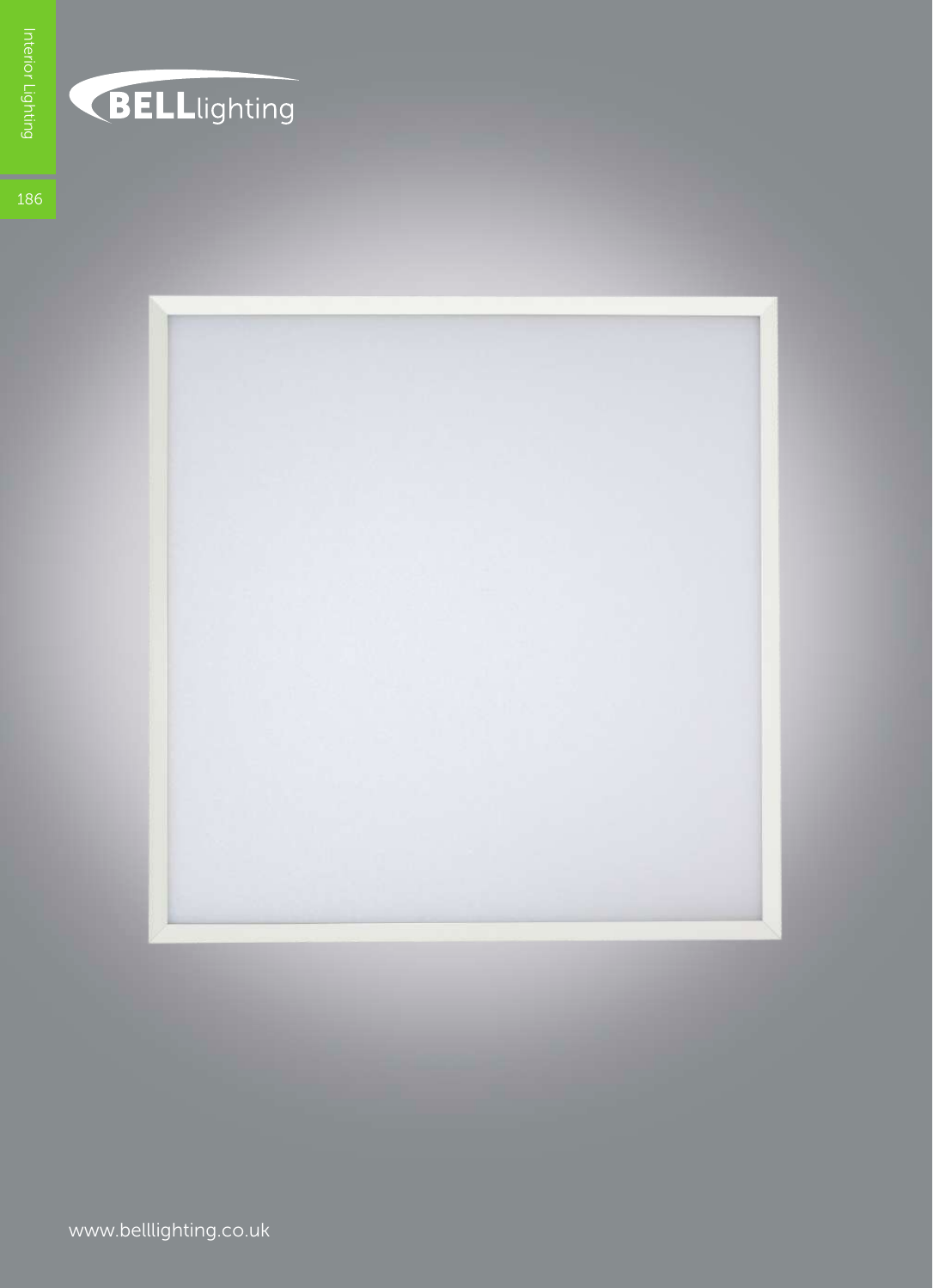

## IP65 LED Panel

The IP65 version of our Arial LED Panel is an ideal product for areas that may contain moisture such as changing rooms, locker rooms & commercial kitchen environments.

- Front face IP65
- Professional LED panel
- 0-10V Dimming or DALI Dimming options available
- White frame
- BELL Driver
- Anti-twist frame
- Emergency panels with 5 year battery guarantee available



LMR80: Maximum 20% of lumen depreciation over rated hours. B10: Maximum 10% of fittings failure rate over rated hours



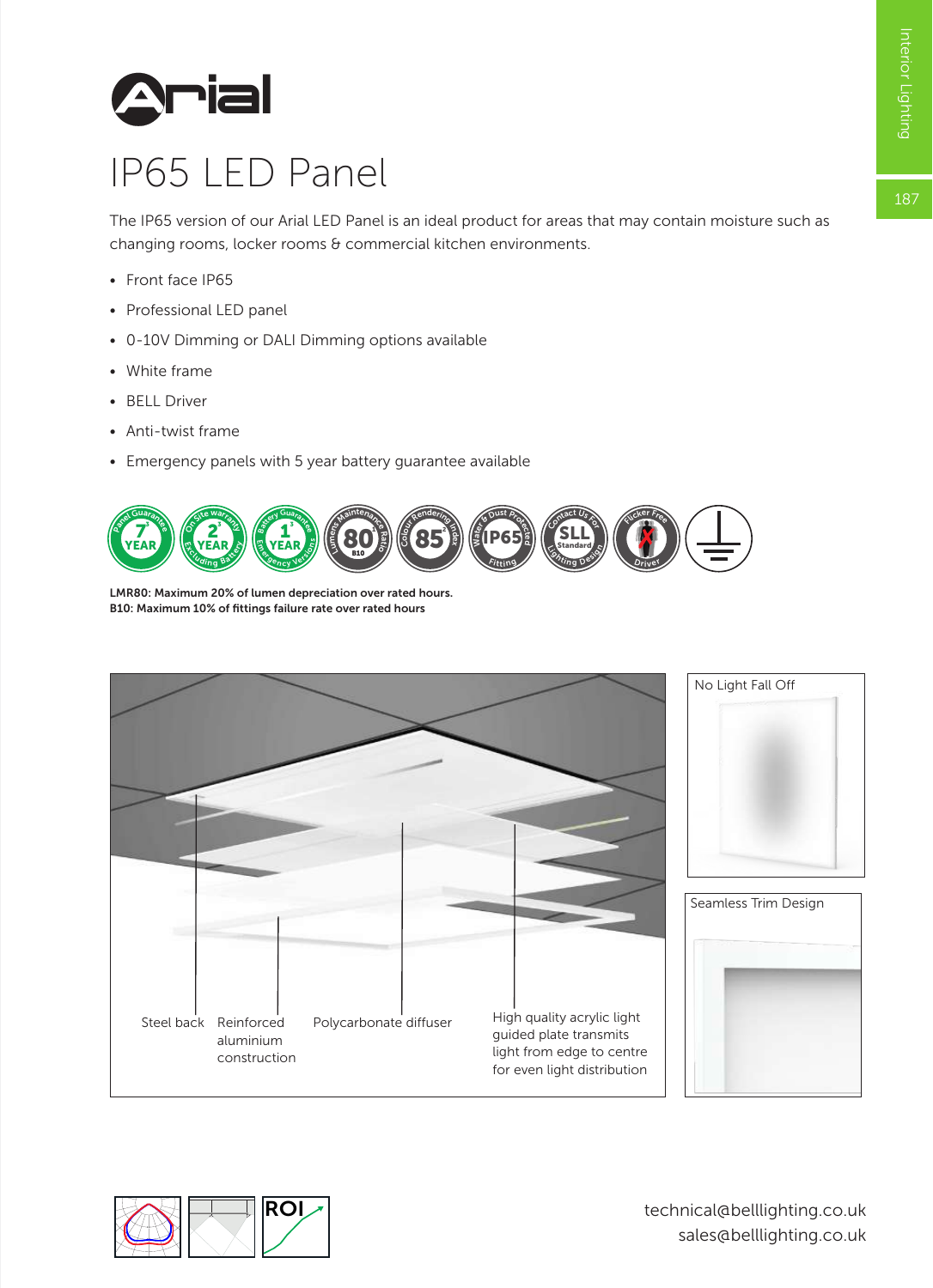

## IP65 LED Panel

| <b>Technical Specification</b>  |                                                              |
|---------------------------------|--------------------------------------------------------------|
| Construction                    | Aluminium + PMMA                                             |
| <b>Driver</b>                   | <b>BELL</b>                                                  |
| LED Chip                        | Philips                                                      |
| IP Rating                       | IP65 (Front face)                                            |
| Operating Temp                  | $0^{\circ}$ C to +35 $^{\circ}$ C                            |
| Input Voltage                   | $220 - 240V$                                                 |
| Power Factor                    | > 0.9                                                        |
| <b>CRI</b>                      | 85 - Exceeds EU standard of Ra 80 for Colour Rendering Index |
| <b>LMR</b>                      | 80 - Exceeds EU standard of 70 for Lumens Maintenance Ratio  |
| L1A / L1B / L2A / L2B Compliant | Yes                                                          |
| <b>Emergency Battery Type</b>   | NiCd 1 Year Emergency / LiFePO4 5 Year Emergency             |

| Code  | W  | Description                        | Lm/W | Lm   | Temp  | Finish | Hours |
|-------|----|------------------------------------|------|------|-------|--------|-------|
| 10047 | 36 | 600 x 600 IP65 LED Panel           | 105  | 4000 | 4000K | White  | 50000 |
| 10097 | 36 | 600 x 600 IP65 LED Panel Emergency | 105  | 4000 | 4000K | White  | 50000 |
| 10050 | 36 | 600 x 600 IP65 LED Panel 0-10V Dim | 105  | 4000 | 4000K | White  | 50000 |
| 10049 | 36 | 600 x 600 IP65 LED Panel Dali Dim  | 105  | 4000 | 4000K | White  | 50000 |
|       |    |                                    |      |      |       |        |       |

Available on request:

- Emergency panels with 5 year battery guarantee
- Emergency 0-10V Dim
- Emergency Dali Dim

For further information call 01924 893380 or email sales@belllighting.co.uk

Emergency versions must be tested in line with the requirements of BS5266, failure to do so may effect battery life and warranty.



<sup>1</sup> Exceeds EU standard of 70 for Lumens Maintenance Ratio<br><sup>2</sup> Exceeds EU standard of RA 80 for Colour Rendering Index<br><sup>3</sup> Subject to terms & conditions (Contact Customer Service)